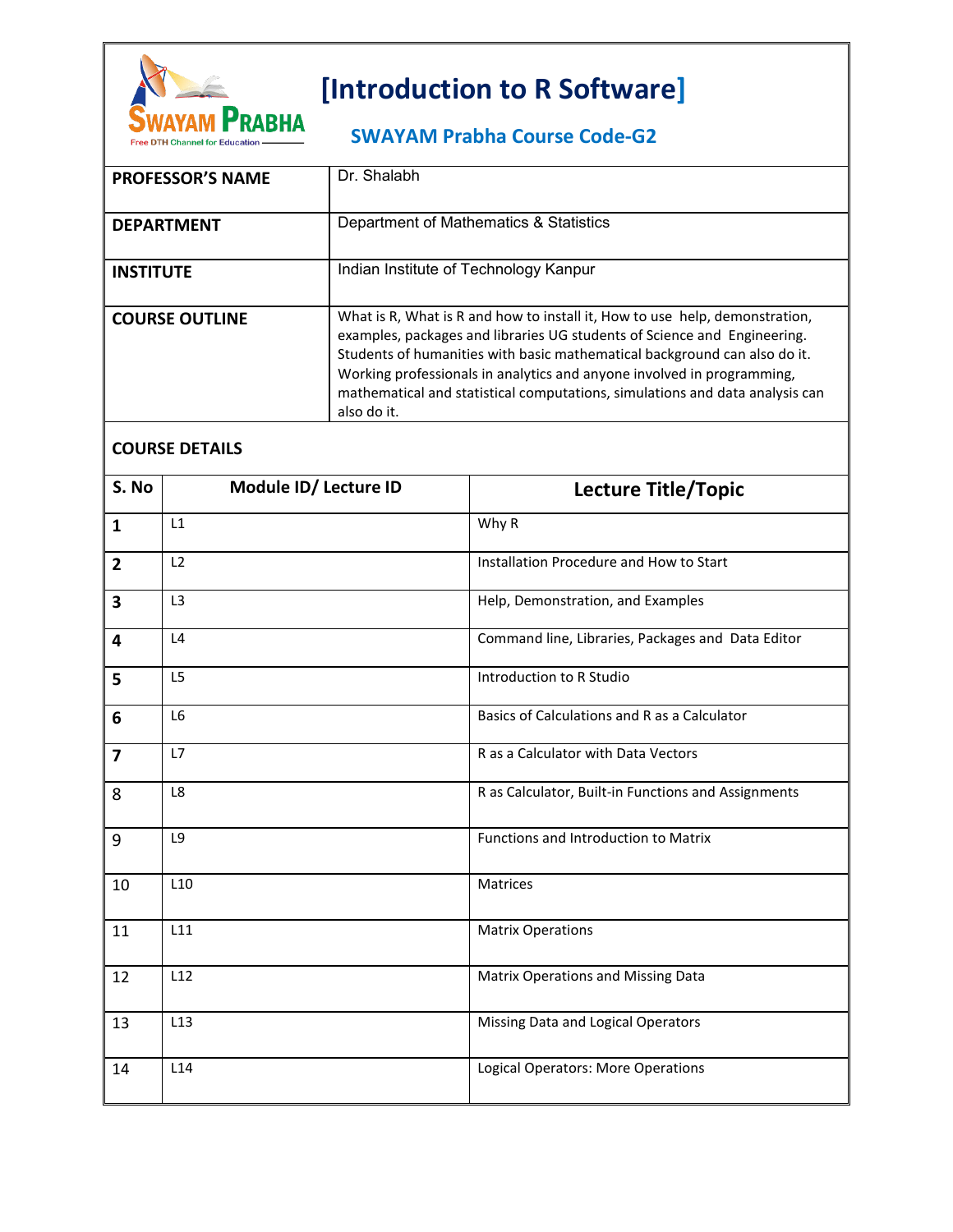| 15 | L15             | <b>Truth Table and Conditional Executions</b>                |
|----|-----------------|--------------------------------------------------------------|
| 16 | L16             | Loops                                                        |
| 17 | L17             | Repeat Loop and Sequences of Numbers                         |
| 18 | L <sub>18</sub> | Sequences of Dates and Alphabets                             |
| 19 | L <sub>19</sub> | Repeats, Sorting and Mode                                    |
| 20 | L <sub>20</sub> | Ordering and Lists                                           |
| 21 | L21             | Vector Indexing                                              |
| 22 | L22             | Data Frames                                                  |
| 23 | L23             | Data Frames: Creation and Operations                         |
| 24 | L24             | More Operations on Data Frames                               |
| 25 | L25             | Display using Print and Format Functions with<br>Concatenate |
| 26 | L26             | Display Strings Using Paste Function and Splitting           |
| 27 | L27             | Splitting and Substitution in Strings                        |
| 28 | L <sub>28</sub> | Search in Strings and Other Data Operations                  |
| 29 | L <sub>29</sub> | Factors                                                      |
| 30 | L30             | Factors - Examples and Operations                            |
| 31 | L31             | Importing, Reading and Saving Data Files                     |
| 32 | L32             | Importing and Reading Data Files                             |
| 33 | L33             | <b>Introduction and Frequencies</b>                          |
| 34 | L34             | Partition Values, Graphics and Plots                         |
| 35 | L35             | Graphics, Plots and Central Tendency of Data                 |
| 36 | L36             | Central Tendency and Variation in Data                       |
| 37 | L37             | Boxplots, Skewness and Kurtosis                              |